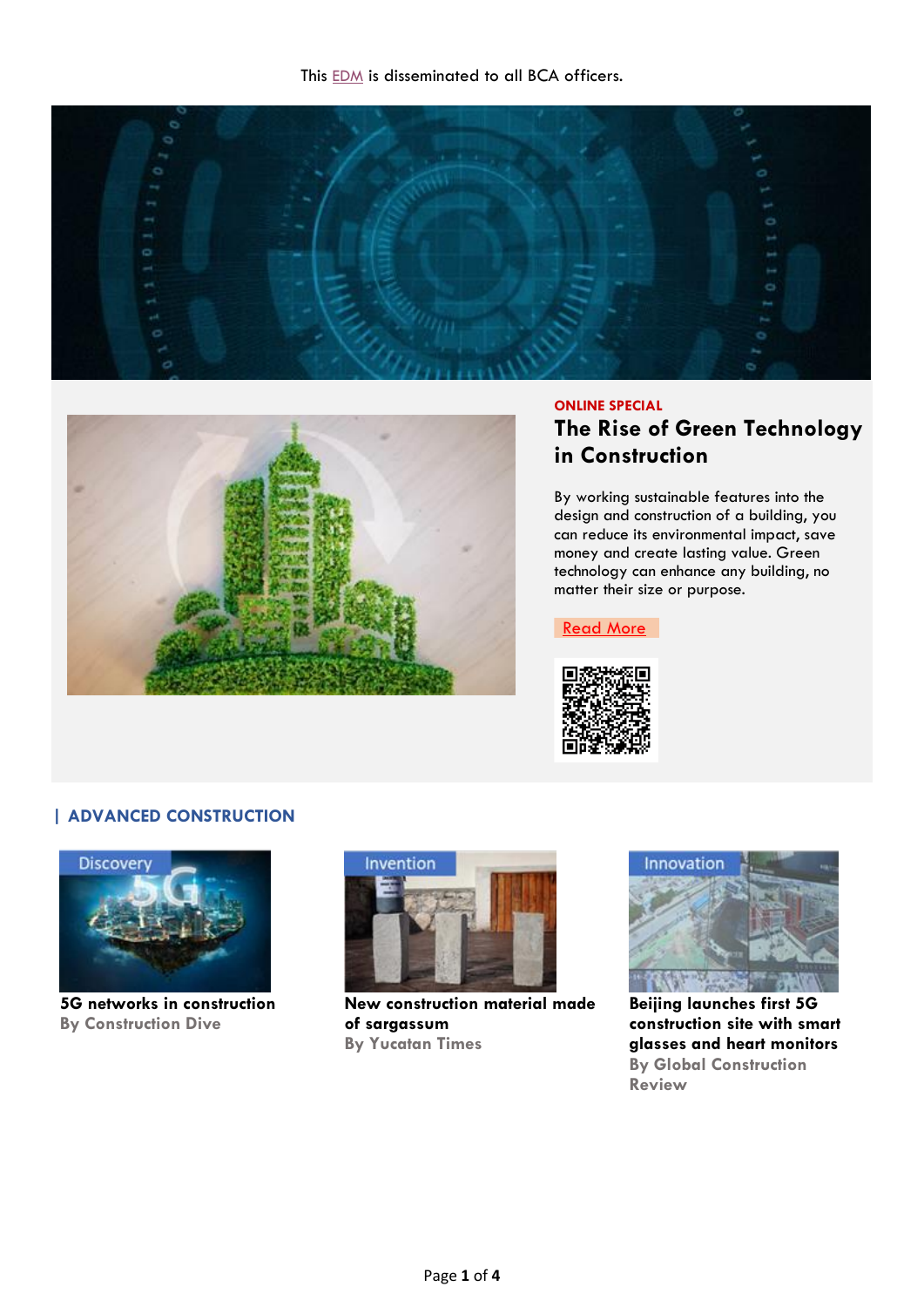What really excites proponents of the technology is the potential for a connected construction site in the future, where Internet of Things sensors communicate with wearables on workers' bodies to geofence them away from danger zones, and alert others if accidents occur.

The sargassum is mixed with concrete in a concentration of 35 to 40 percent. The patent for this procedure is pending and the resulting material can be used to build roads with light traffic (such as hydraulic concrete or paving stones), sidewalks, blocks, joists, vaults, patterned floors, and perimeter fences. The material can also be used for public parks (benches, playgrounds, and green areas).

The 5G network, transmit at 10GB per second, allowed them to use AI glasses that allow engineers back in the office to see what workers see onsite, monitor workers' vital signs, monitor cranes and even see if workers are wearing masks during the pandemic.





**Coalition**



### **| GREEN BUILDING TECHNOLOGY**



**Race Around the World to Achieve Net Zero Energy Consumption By Morgan Liew**

The roundtable discussion of the current national approaches to reaching net zero taken by a number of countries in Asia, Europe, the Middle East, Latin America, and the United States, highlighting the national targets that have been put in place, the challenges that must be overcome to successfully reach net zero, the state of the legislative infrastructure governing the transportation and use of hydrogen, and the political and policy issues affecting development.





**The heat is on: cooling's Race to Zero By United Nations, KIGALI, Cool** 

By 2050, net-zero cooling for all will have simultaneously reduced up to 260 GtCO2e emissions and enhanced access to much needed cooling as people across the world adapt to the

The report highlights specific, promotable actions through a focus on three impact areas. These include:

Passive Cooling

changing climate.

- Super-efficient equipment and appliances
- Ultra-low global warming potential refrigerants and insultation foam gases







**Innovative Approaches to Accelerating and Scaling Up Climate Technology Implementation By United Nations**

The paper presents examples of innovation approaches to identifying where and how market systems for enabling technology uptake can be improved, including ways to attract funding for prioritized climate technology programmes and policies.

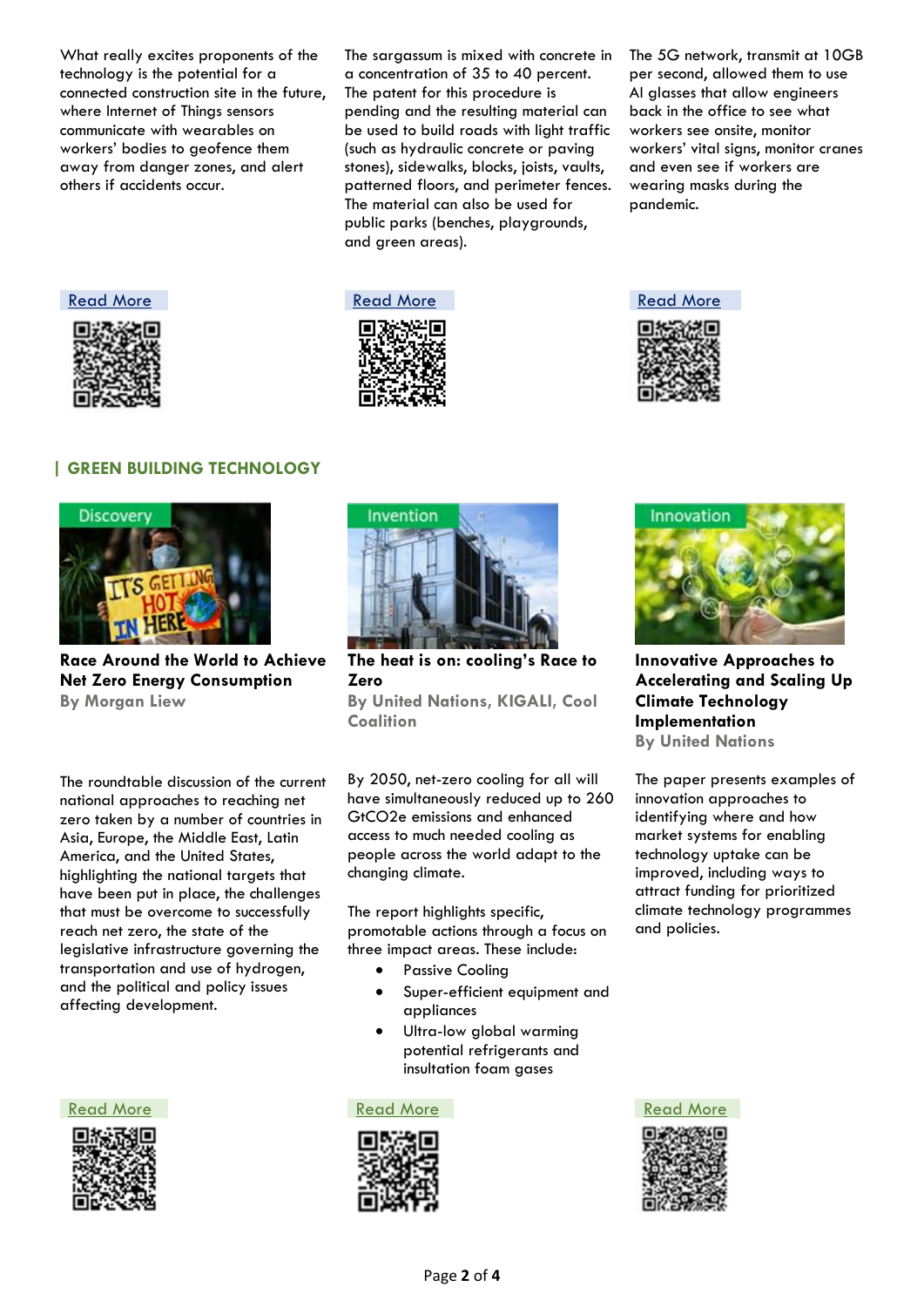## **| DIGITALISATION**



**It's Time to Ban Demolition and Design for Deconstruction By Tree Hugger**



**Digital Realty's third data centre offers blueprint for future data centres in Singapore By The Business Times** 

The construction and the built environment is the single biggest user of materials and generator of waste. Effectively dealing with buildings at the end of their life has the potential to unlock significant economic value. However the value that can be extracted is very much dependent on how the buildings have been designed and built.

The writer calls for a rethink of the way we put buildings together and take them apart.

In the construction of the multistorey, 50 MW facility, design for manufacturing and assembly (DfMA) technology was used. DfMA is a method of construction which involves construction being designed for manufacturing offsite in a controlled environment, before being assembled onsite.



**Surbana Jurong's OMNI software digitising facilities management By Singapore Business Review**

OMNI is a digital facility and asset management platform solution that collects data and builds information. The data is analysed and used to help with the management and performance of a client's asset.

It aims to make use of big data analytics and utilises technologies, such as Building Information Management (BIM) and SMART Facilities Management (FM), to optimise the running of a facility.



### **| YouTube Videos**



**[Construction Site Automation by](https://youtu.be/YaU-oIb_R0o)  [Dusty Robotic](https://youtu.be/YaU-oIb_R0o)**





**[5D Building Takes Construction](https://youtu.be/OoiUELoLGlw)  [Into a New Dimension](https://youtu.be/OoiUELoLGlw)**



**[How Singapore Uses Science](https://www.youtube.com/watch?v=PM101DvvG4Q)  [to Stay Cool](https://www.youtube.com/watch?v=PM101DvvG4Q)**